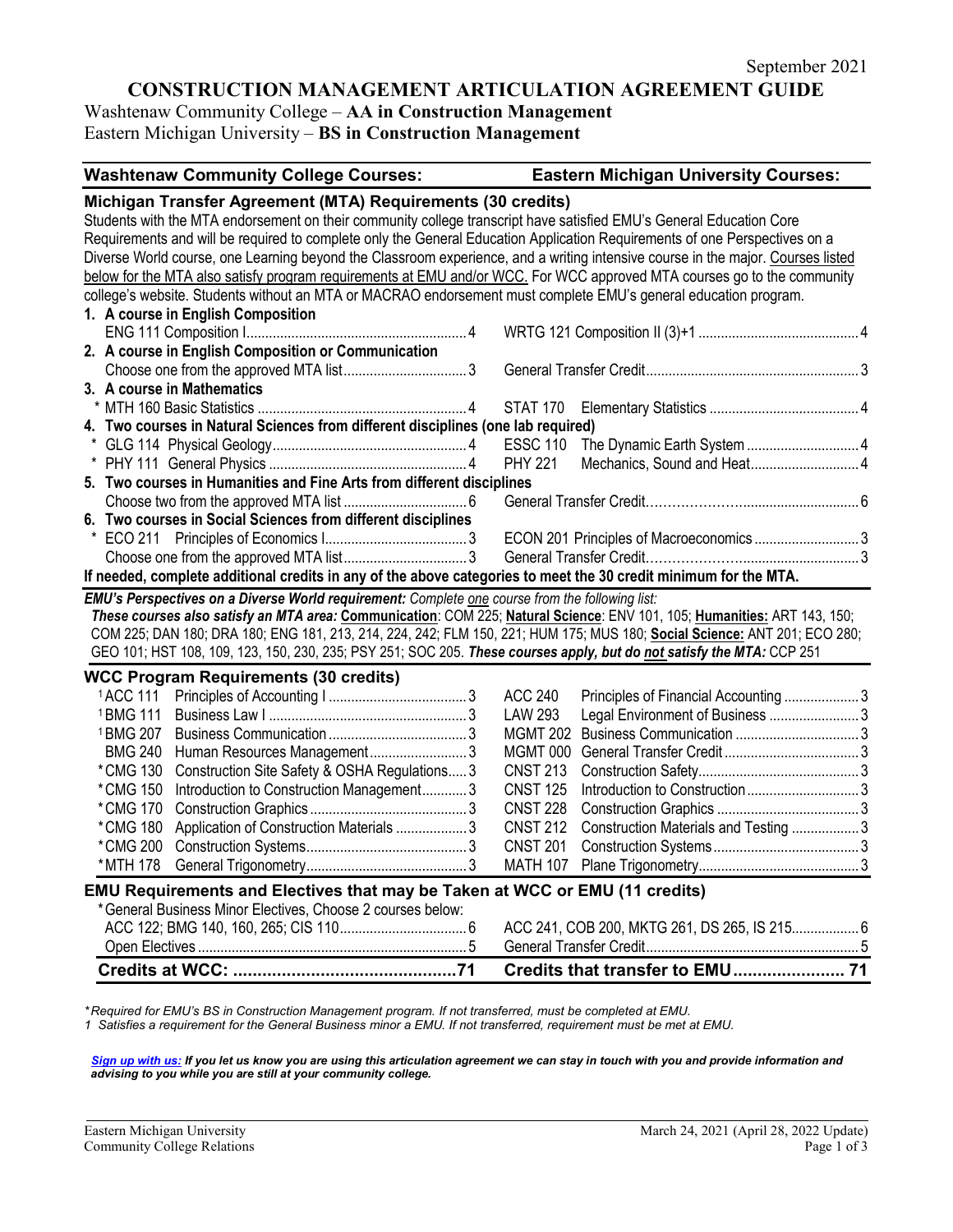## **CONSTRUCTION MANAGEMENT ARTICULATION AGREEMENT GUIDE**

Washtenaw Community College – **AA in Construction Management** Eastern Michigan University – **BS in Construction Management**

### **Completion of the BS in Construction Management**

#### **All Requirements (49 credits)**

| <b>Program Requirements (43 credits)</b> |                                                                                                                                                                                                                                                                                                                                                                                                                                                    |
|------------------------------------------|----------------------------------------------------------------------------------------------------------------------------------------------------------------------------------------------------------------------------------------------------------------------------------------------------------------------------------------------------------------------------------------------------------------------------------------------------|
|                                          | 3                                                                                                                                                                                                                                                                                                                                                                                                                                                  |
|                                          |                                                                                                                                                                                                                                                                                                                                                                                                                                                    |
|                                          |                                                                                                                                                                                                                                                                                                                                                                                                                                                    |
|                                          |                                                                                                                                                                                                                                                                                                                                                                                                                                                    |
|                                          |                                                                                                                                                                                                                                                                                                                                                                                                                                                    |
|                                          |                                                                                                                                                                                                                                                                                                                                                                                                                                                    |
|                                          |                                                                                                                                                                                                                                                                                                                                                                                                                                                    |
|                                          |                                                                                                                                                                                                                                                                                                                                                                                                                                                    |
|                                          |                                                                                                                                                                                                                                                                                                                                                                                                                                                    |
|                                          |                                                                                                                                                                                                                                                                                                                                                                                                                                                    |
|                                          |                                                                                                                                                                                                                                                                                                                                                                                                                                                    |
| CNST 412                                 |                                                                                                                                                                                                                                                                                                                                                                                                                                                    |
|                                          |                                                                                                                                                                                                                                                                                                                                                                                                                                                    |
|                                          |                                                                                                                                                                                                                                                                                                                                                                                                                                                    |
|                                          |                                                                                                                                                                                                                                                                                                                                                                                                                                                    |
|                                          | Analysis of Commercial Prints3<br><b>Construction Management Computer Apps3</b><br>Contract Documents, Regulations, Specs3<br>Electrical, Mechanical, & Equipment Systems.3<br>Construction Estimating and Bidding3<br>Statics and Strength of Materials3<br><sup>1,3</sup> CNST 385L4Cooperative Education in Construction 1<br>Heavy/Highway Construction Means3<br>LEED for New Construction & Major Reno3<br>Fund of Construction Management 3 |

#### **General Business Requirement (6 credits)**

|               | MGMT 384 Human Resource Management3               |  |
|---------------|---------------------------------------------------|--|
|               | MGMT 384 is a requirement of the ACCE accrediting |  |
| organization. |                                                   |  |

#### **LBC Requirement**

Students must complete one Learning Beyond the Classroom course or noncredit experience offered by EMU. Consult your advisor for options. CNST 385L4 will fulfill this requirement.

#### *Sample sequence for completing program.*

MATH 107 (MTH 178 at WCC) must be completed before enrolling in CNST 206. PHY 221 (PHY 111 at WCC) must be completed before enrolling in CNST 312.

A "C-" or higher is required for all major courses taken at EMU.

| <b>Semester 1</b> |                                           | $(15 \text{ credits})$ |
|-------------------|-------------------------------------------|------------------------|
|                   |                                           |                        |
|                   |                                           |                        |
|                   | CNST 302 FW prereq: LAW 293 & CNST 125 3  |                        |
|                   |                                           |                        |
|                   | CNST 312 FW prereq: CNST 212 & PHY 221  3 |                        |
|                   |                                           |                        |
|                   |                                           | $(15 \text{ credits})$ |
| <b>CNST 230</b>   |                                           |                        |
|                   |                                           |                        |
| <b>Semester 2</b> |                                           |                        |
|                   |                                           |                        |

| Semester 3 Summer | (7 credits) |
|-------------------|-------------|
|                   |             |
|                   |             |
|                   |             |

| Semester 4 | (12 credits)                                   |  |
|------------|------------------------------------------------|--|
|            |                                                |  |
|            | CNST 436 FW prereq: CNST 212, 302 & CNST 304 3 |  |
|            |                                                |  |
|            |                                                |  |

*1 Students with professional experience may have CNST 385L4 waived. Advisor approval is required*. *Additional credit will not be required to make up for the 1 credit as long as students have completed a minimum of 120 credits.* 

*2 Satisfies EMU's Writing Intensive requirement.*